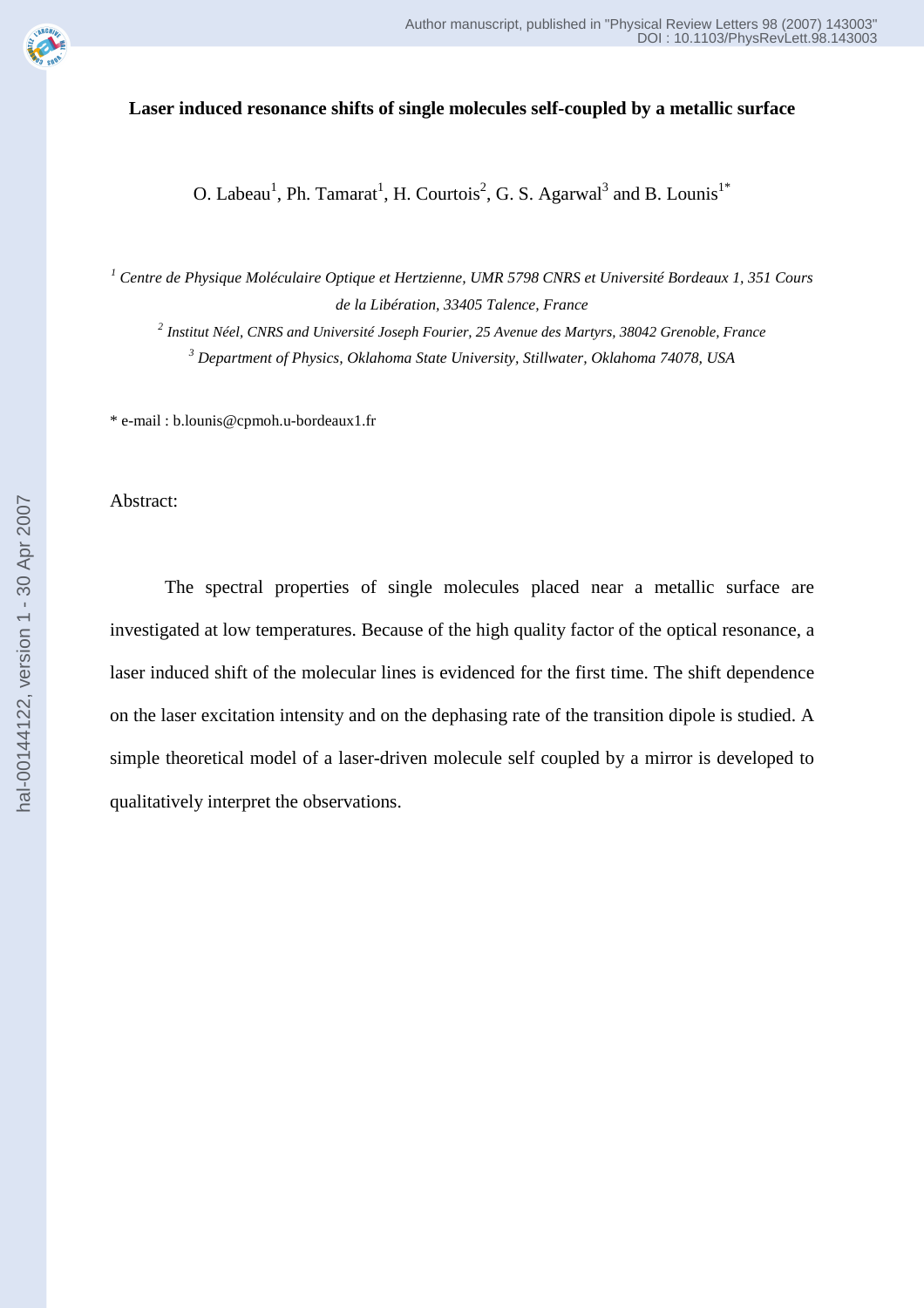The radiative properties of an oscillating electric dipole are influenced by the boundary conditions  $1, 2$ . For example, when a dipole is placed within a few wavelengths of a conducting surface, its decay rate and resonance frequency are changed from those observed for an isolated dipole. There have been many theoretical works on the calculation and interpretation of these phenomena using classical or quantum electrodynamics approaches $3-8$ . Since the pioneering work of Drexhage<sup>9</sup>, who focused on the dependence of the fluorescence lifetime of  $Eu^{3+}$  ions on their distance to a metallic surface, extensive experimental investigations of this effect have been reported with various systems and in various geometrical configurations<sup>1</sup>. Some experimental observations of the energy level shifts of atoms interacting with a reflecting surface have also been reported in the cases of an atomic vapor close to a metallic film<sup>10</sup>, and a single trapped ion distant from a mirror<sup>11</sup>.

Single fluorescent molecules in solids<sup>12</sup> are good candidates to investigate these effects. Recently, the fluorescence lifetime and intensity of a single molecule at room temperature have been studied as a function of its distance to a movable silver mirror<sup>13</sup>, and to a metallic nanoparticle at the end of a tip  $14$ ,  $15$ . At low temperatures (<2K), dephasing of the transition dipole due to phonons vanishes, and for well chosen fluorophore-matrix systems the zero phonon excitation line has a spectral width limited by the excited state lifetime<sup>16</sup>. Such molecules behave like two level systems<sup>17</sup> with a fluorescence quantum yield close to unity, thus offering optical properties similar to those of trapped single atoms. In this work, we exploit the high quality factor of this resonance to investigate the spectral properties of laser driven single molecules close to a metallic surface. A spectral shift of the resonance induced by the excitation laser is evidenced for the first time and is studied under various experimental conditions. A simple theoretical model based on optical Bloch equations of an oscillating dipole interacting with its mirror image is developed. It allows to make the link between the observed laser induced shifts (LIS) and the surface modified energy levels of the molecule.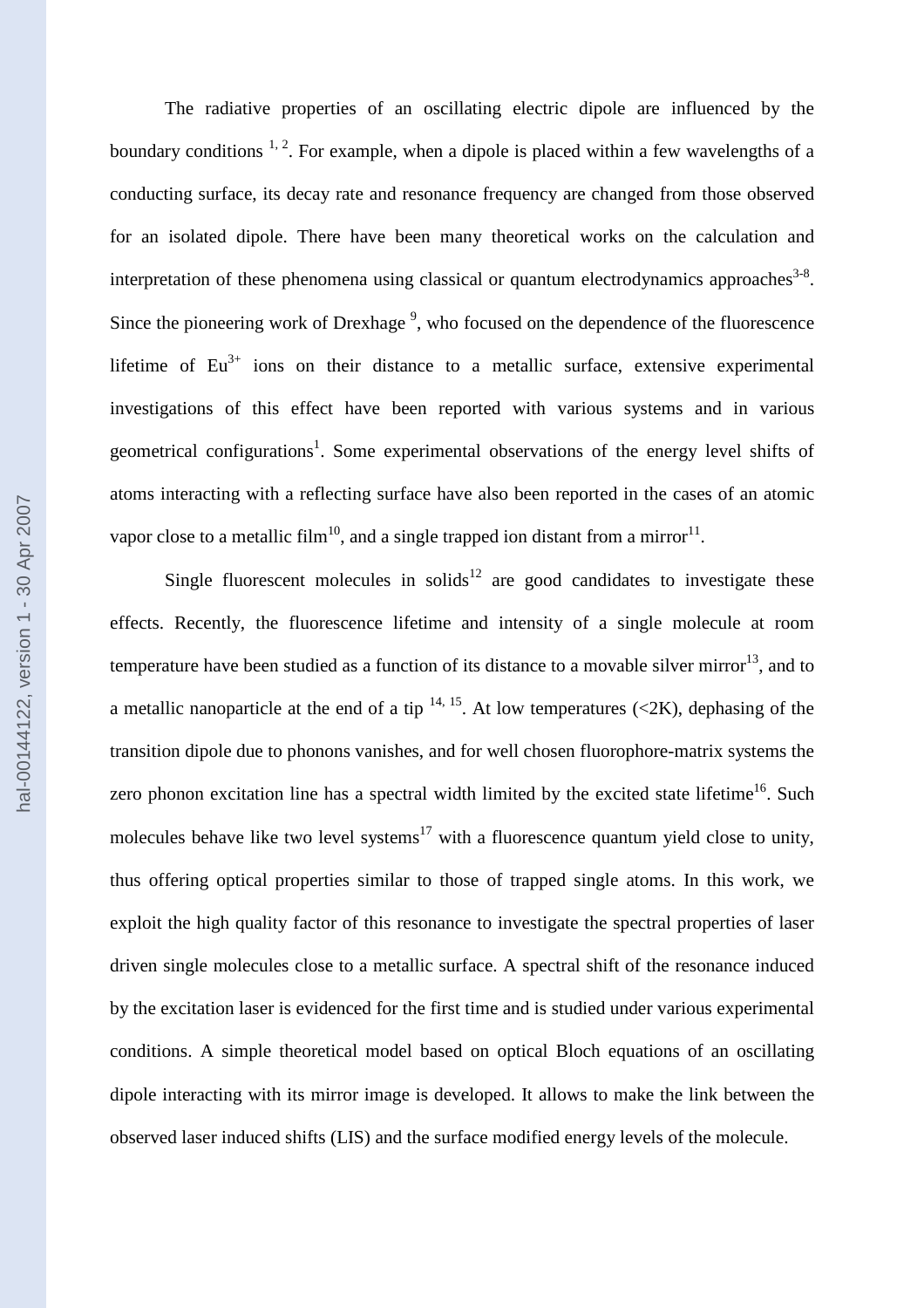In this experiment, we study the fluorescence excitation spectra of a thin organic film doped with fluorescent molecules and deposited on a metallic layer prepared by evaporation. Scans of the zero phonon line of single molecules are recorded using a single frequency tunable dye laser. The sample, cooled in a helium flow cryostat, is placed at the focal plane of a parabolic mirror used in a confocal setup to excite and collect the fluorescence of the molecules<sup>18</sup>. The organic layer thickness is estimated by stoechiometry, i.e. counting the number of single excitation lines recorded when the laser frequency is scanned over the entire inhomogeneous absorption band, for a known fluorophore concentration and a known laser spot size. All the results presented hereafter have been obtained with organic layers of thickness  $< 1$  µm.

Most of the single molecule excitation lines recorded at very low excitation intensities display a width close to its value in the absence of metal layer. For dibenzanthanthrene (DBATT) fluorophores in a hexadecane matrix at 1.7  $K^{19}$ , this metal-unaffected lifetimelimited width  $\Gamma_0$  takes the value  $\Gamma_0/2\pi \approx 17$ MHz. However, in some cases (below 5% in the thinnest samples), spectra reveal very broad single molecule lines, as illustrated in Fig. 1. This broadening is not due to optical saturation and is attributed to a quenching effect corresponding to nonradiative energy transfer to the metal when the molecules are within ten nm from the surface  $6, 13$ . To our knowledge, this is the first experimental observation of a single molecule line broadening due to quenching by a metal surface.

A more striking effect evidenced in our experiment is a reversible spectral shift displayed by some molecular lines when the laser intensity is increased. Fig. 2a shows such a behavior for a single DBATT molecule close to a niobium film at 1.7 K. The LIS is clearly visible for single molecules with sharp excitation lines (linewidths close to  $\Gamma_0$ ), i.e. molecules which are several tens of nanometers away from the metal surface  $6, 13$ . The optical saturation of the molecules follows the same behavior as in the case of samples deposited on dielectric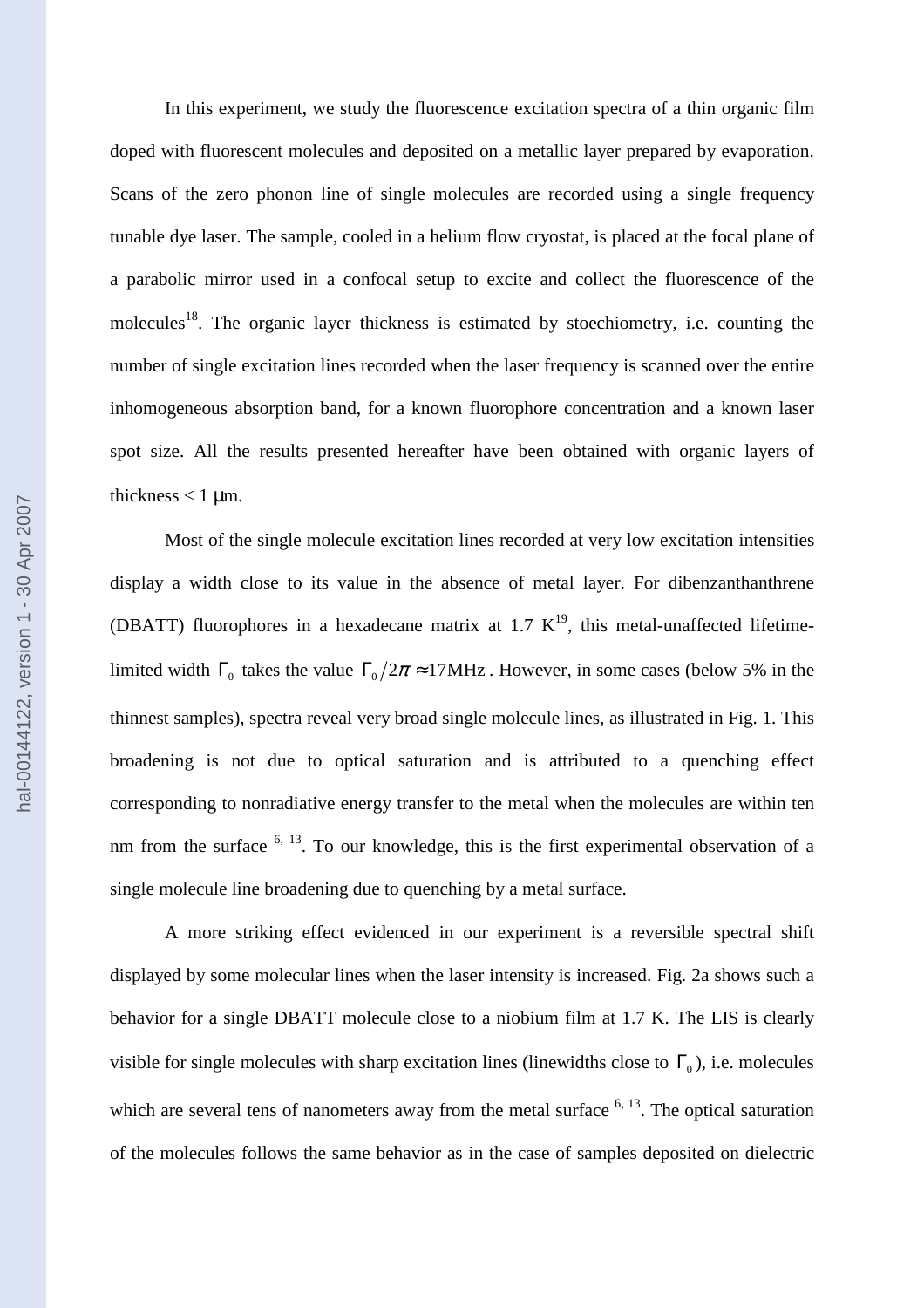substrates<sup>19</sup>. Fig. 2b shows the linewidth intensity dependence of the molecule presented in Fig. 2a. It evolves as  $\Delta V_{\text{hom}}\sqrt{1+I/I_{sat}}$ , where  $I/I_{sat}$  is the ratio of the laser excitation intensity to the molecule saturation intensity. At this low temperature, the homogeneous width is determined by the excited state decay rate Γ. Deduced from the fit (see Fig 2b),  $\Delta v_{\text{hom}} = \Gamma/2\pi \approx 18\text{MHz}$  is close to the metal quenching-free value. The spectral shift of the resonance shows a linear dependence on the excitation intensity up to large saturations with a slope of 1.2 MHz/(W.cm<sup>-2</sup>) (see Fig. 2c), i.e.  $0.11 \Delta v_{\text{hom}}$  per saturation intensity.

 The LIS, which is completely absent with dielectric substrates, is found for various metal layers (silver, aluminum, gold, indium, niobium) of different thicknesses (from a few nm to hundreds of nm). For all the metallic films studied, the roughness of the metallic surface was controlled by AFM microscopy and was about 1 nm rms, excluding electromagnetic field enhancement effects. Moreover, the behavior was found for different host-guest systems: different fluorophores (DBATT, terrylene and tetra-tert-butylterrylene) in different matrices (naphthalene or p-terphenyle molecular crystals, and hexadecane Shpoll'skii polycrystal). For the hundred molecules investigated, red and blue spectral shifts are found with comparable probabilities and the intensity broadening was always reproduced with the optical saturation law.

In order to rule out local heating effects due to the absorption by the metal layer, we studied the LIS dependence on the orientation of the laser linear polarization, for a fixed excitation intensity, and obtained the well-known law of Malus. As shown in fig 2d, the LIS is proportional to  $cos^2(\theta)$  where  $\theta$  is the relative angle between the linear polarisation of the laser, which is contained in a plan parallel to the metal surface, and the projection of the transition dipole onto this plane. Since the metal absorption should not depend on the laser polarization, a contribution of metal heating to the origin of the LIS can thus be excluded. We also investigated how dephasing of the transition dipole affects the LIS by varying the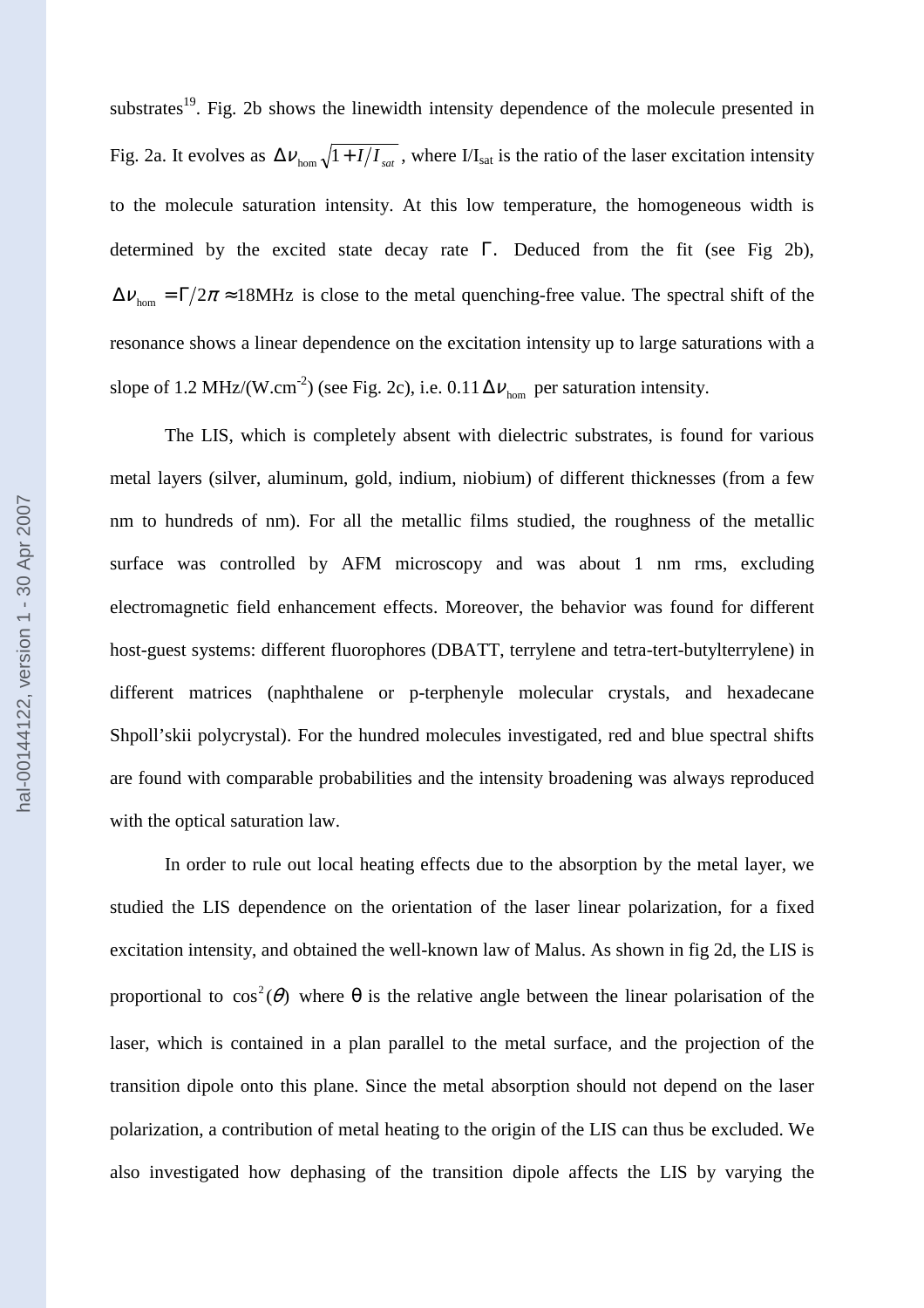temperature of the sample. The coherence decay rate  $\gamma$  of the optical transition writes as  $\gamma = \pi \Delta v_{\text{hom}} = \Gamma/2 + \gamma^*$ , where  $\Gamma$  is the excited state relaxation rate, and  $\gamma^*$  the pure dephasing contribution due to coupling with the phonon bath. Besides the thermally activated homogeneous broadening <sup>16</sup>, the temperature increase leads to a decrease of the LIS slope. As shown in Fig. 3 for a temperature variation between 1.8K and 4.2K, the slope is inversely proportional to the homogeneous linewidth. Since the saturation intensity is proportional to the coherence decay rate, the experimental results are consistent with a LIS being proportional to  $\text{II}_{\text{sat}}$ .

To understand our experimental observations, we develop a simple model to account for the environment in which the molecule is radiating. We assume a two-level molecule with a transition dipole  $d_{eg}$  $\rightarrow$ , located at a small distance from the surface so that its interaction with the metal can be considered in the static limit. The fluorescence signal of the molecules is given by the excited state population. This population is determined from the solution of Bloch equations with the radiative decay constant  $\Gamma_0$  replaced by the surface modified decay rate Γ, and with the laser field replaced by the local field *Eloc*  $\rightarrow$ . This field is evaluated by taking into account the dipole-dipole interaction with the image molecule. It is the sum of the laser field, and the field arising from the image dipole which is proportional to the molecule stationary optical coherence  $\rho_{eg} = -\Omega(\delta - i\gamma)/(\delta^2 + \gamma^2 + \gamma \Gamma^{-1}|\Omega|^2)$ . The complex Rabi frequency  $\Omega = -(\vec{d}_{ee} \cdot \vec{E}_{loc})/\hbar$  $\overline{r}$  $\Omega = -(d_{eg} \cdot E_{loc})/\hbar$  of the molecule-local field system therefore writes:

$$
\Omega = \Omega_L + \frac{\beta}{2} \Gamma \frac{-\delta + i\gamma}{\delta^2 + \gamma^2 + \frac{\gamma}{\Gamma} |\Omega|^2} \Omega \qquad , \qquad (1)
$$

where  $\Omega_L$  and  $\delta$  are respectively the complex Rabi frequency and the laser detuning.  $\beta$  is a geometric factor which depends on the optical properties of the metallic layer, as well as on the exact location and orientation of the molecule with respect to the surface. It can be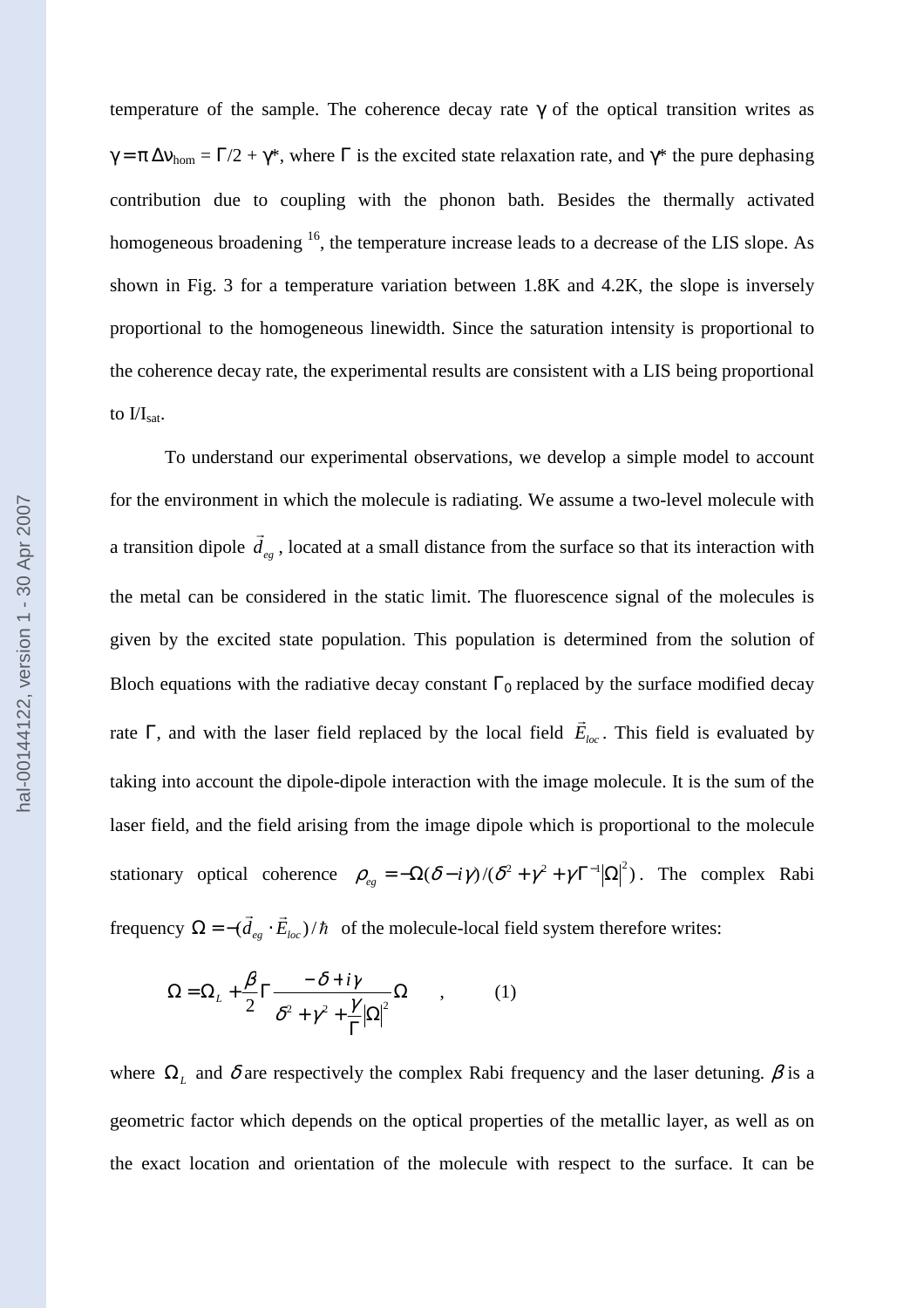calculated using classical or quantum electrodynamics models<sup>3-6, 8</sup> and lies in the range 1-10 for a molecule-surface distance of about 100 nm. After a simple algebraic manipulation, we obtain a transcendental equation for the excited state population  $\rho_{ee} = (\gamma |\Omega|^2 / 2\Gamma) / (\delta^2 + \gamma^2 + \gamma \Gamma^{-1} |\Omega|^2)$ :

$$
\rho_{ee} = \frac{1}{2} \frac{\frac{\gamma |\Omega_L|^2}{\Gamma}}{\left(\delta + \beta(\frac{1}{2} - \rho_{ee})\Gamma\right)^2 + \gamma^2 + \frac{\gamma |\Omega_L|^2}{\Gamma}} \tag{2}
$$

which can be solved perturbatively or numerically. The effect of the metallic surface clearly shows up in eq. 2. For very weak excitation intensities, one can set  $\rho_{ee} \approx 0$  in the denominator eq. 2 and retrieve the self radiation reaction shift  $-\beta\Gamma/2$  induced by the presence of the boundary conditions. In the low saturation regime where  $\rho_{ee} \propto |\Omega_L|^2 / \gamma \Gamma$  $_{ee} \propto \left| \Omega_L \right|^2 / \gamma \Gamma$ , eq. 2 predicts a LIS proportional to  $I/I_{sat}$ , with a direction depending on the sign of  $\beta$ . This is in broad agreement with our experimental observations. However, at high saturations the model predicts a saturation of the LIS.

Another interesting behavior has been found in the case of a gold surface. For this metal very large LIS slopes are observed (see fig. 4), as well as a reversal of the shift direction when the system is pushed into intense coupling conditions  $(I/I<sub>sat</sub> \sim 100)$ . The surface plasmon resonance, which is close to the molecular transition, is probably responsible for the large LIS effect<sup>20, 21</sup>. Furthermore, one would have to take into account the long range interactions with neighboring molecules assisted by nonradiative excitation of surface plasmons  $^{22, 23}$ . This interaction, which can be significant at laser powers such that the LIS makes the molecule under consideration almost resonant with a neighboring one, may be at the origin of the shift direction reversal. The calculation of the local field would therefore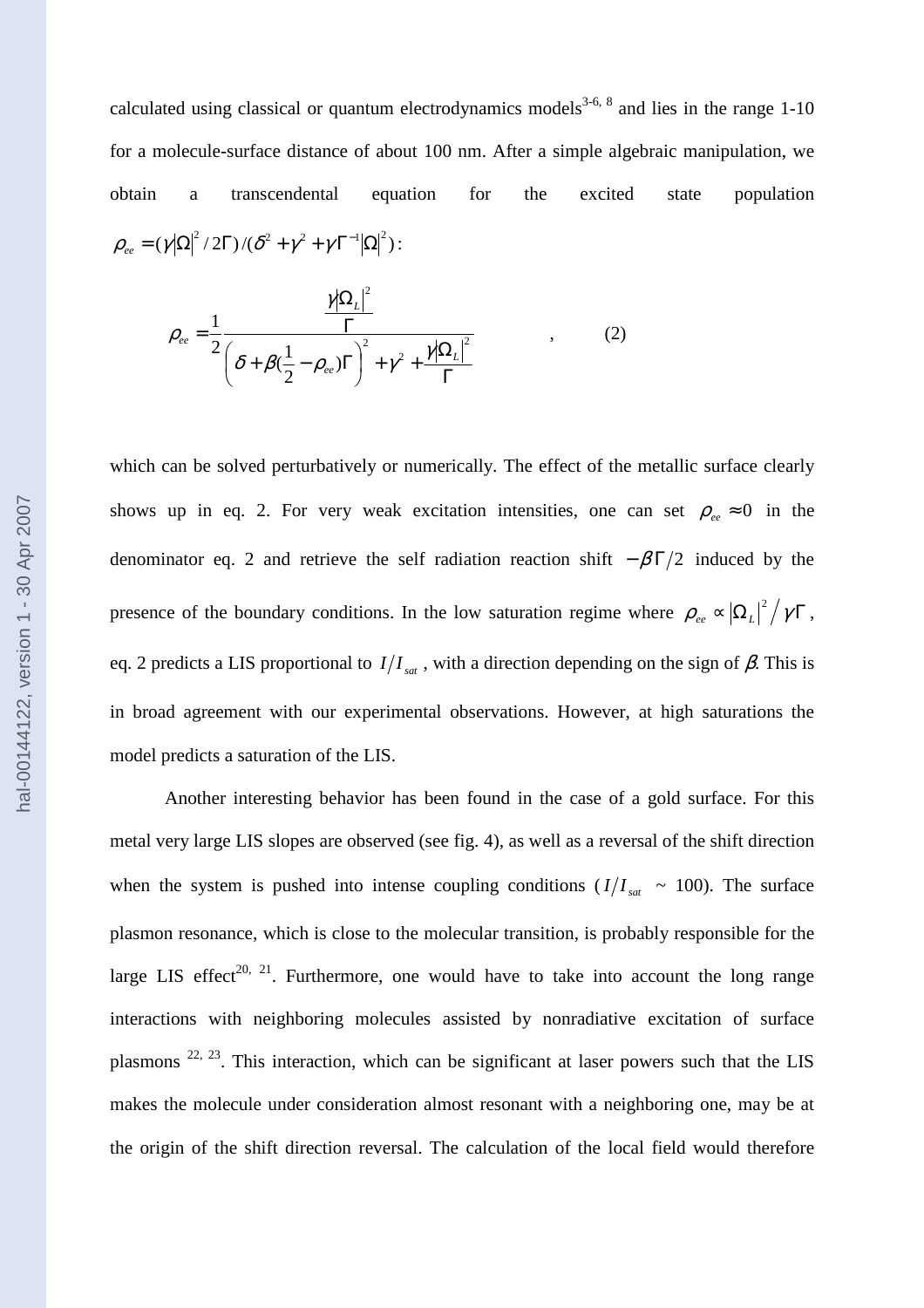require a detailed microscopic model accounting for the interactions between the molecule of interest and the neighboring molecules, including their images $^{24}$ .

In conclusion, we have evidenced for the first time a laser induced spectral shift of single molecule lines close to a metallic surface. Its linear dependence on the excitation intensity and on the inverse of the dephasing rate is qualitatively explained by a simple theoretical model of a laser driven molecule self-coupled by a mirror. Further developments will be the control of the molecule-surface distance and orientation, as well as the elaboration of more sophisticated theoretical models to explain the LIS behavior in different experimental conditions such as metal nature and intensity regime.

We acknowledge C. Cohen Tannoudji and A. Bouzdine for helpful discussions in the early stage of the work. We thank C. Jay, T. Cohen-Bouhacina and J. P. Aimé for AFM characterization of the metallic films, as well as J. Salardenne for his help in the preparation of the metallic layers. This work was supported by CNRS, ANR, Région Aquitaine and the French Ministry for Education and Research (MENRT).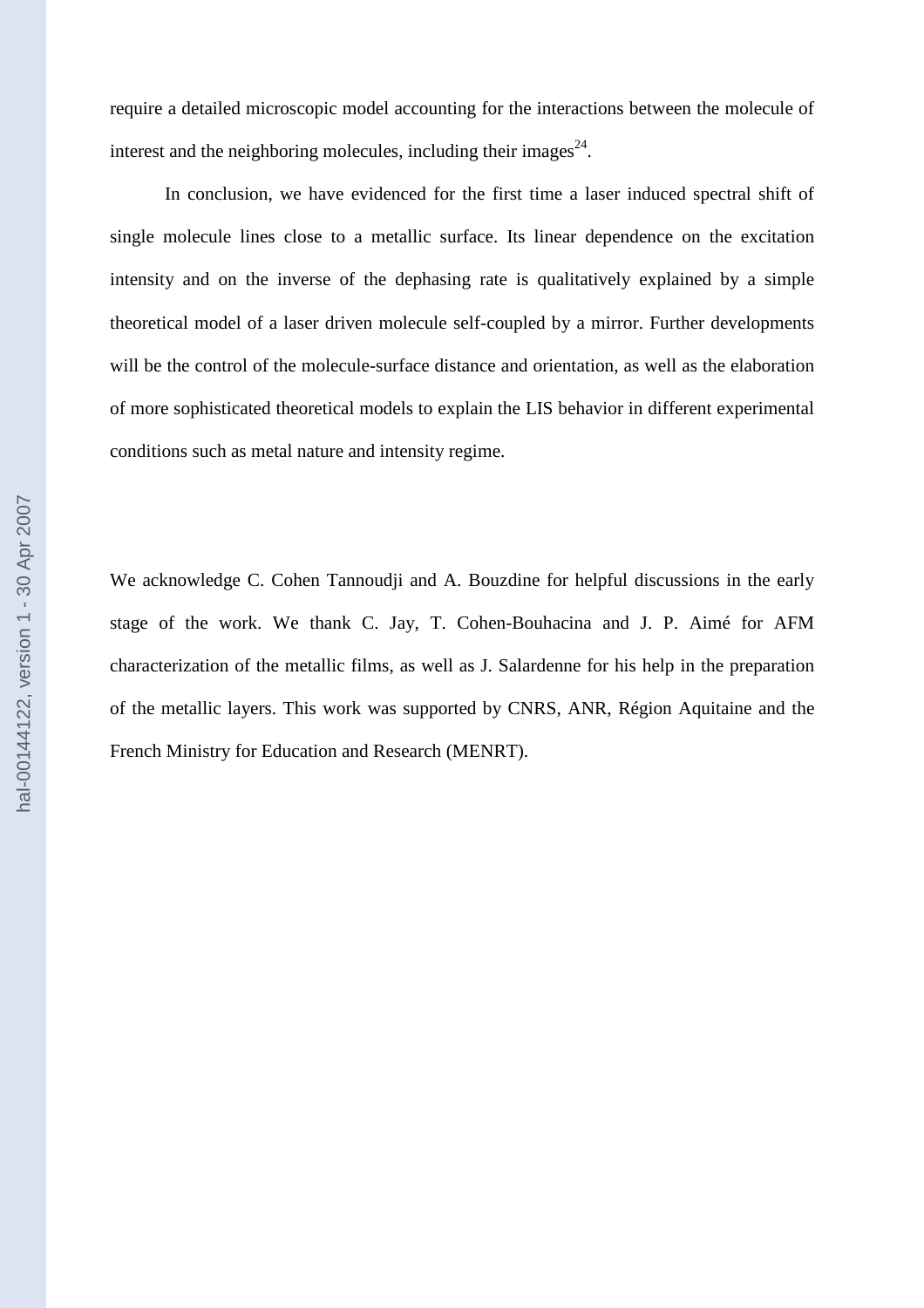## **References**

- <sup>1</sup> W. L. Barnes, Journal of Modern Optics **45**, 661 (1998).
- <sup>2</sup> P. W. Milonni, *The Quantum Vacuum* (Academic Press, New York, 1994).
- <sup>3</sup>H. Morawitz, Phys. Rev. **187**, 1792 (1969).
- <sup>4</sup>G. S. Agarwal, Phys. Rev. A **11**, 230 (1975).
- <sup>5</sup>G. S. Agarwal, Phys. Rev. A **12**, 1475 (1975).
- <sup>6</sup>R. Chance, A. Prock, and R. Silbey, Adv. Chem. Phys. **37**, 1 (1978).
- <sup>7</sup>J. M. Wylie and J. E. Sipe, Phys. Rev. A **32**, 2030 (1985).
- <sup>8</sup>D. Meschede, W. Jhe, and E. A. Hinds, Phys. Rev. A **41**, 1587 (1990).
- <sup>9</sup>K. H. Drexhage, in *Progress in Optics*, edited by E. Wolf (North-Holland, Amsterdam, 1974), Vol. 12, p. 163.
- <sup>10</sup> D. Bloch and M. Ducloy, in *Advances In Atomic, Molecular, And Optical Physics*, edited by B. Bederson and H. Walther (Academic Press, New York, 2005), Vol. 50, p. 91.
- <sup>11</sup> M. A. Wilson, P. Bushev, J. Eschner, et al., Phys. Rev. Lett. **91**, 213602/1 (2003).
- <sup>12</sup> P. Tamarat, A. Maali, B. Lounis, et al., J. Phys. Chem. A **104**, 1 (2000).
- <sup>13</sup>B. C. Buchler, T. Kalkbrenner, C. Hettich, et al., Phys. Rev. Lett. **95**, 063003 (2005).
- <sup>14</sup> P. Anger, P. Bharadwaj, and L. Novotny, Phys. Rev. Lett. **96**, 113002 (2006).
- <sup>15</sup> S. Kuhn, U. Hakanson, L. Rogobete, et al., Phys. Rev. Lett. **97**, 017402 (2006).
- <sup>16</sup> T. Basche, W. E. Moerner, M. Orrit, et al., *Single-Molecule Optical Detection*, *Imaging and Spectroscopy* (VCH, Weinheim, Germany, 1997).
- <sup>17</sup> B. Lounis, F. Jelezko, and M. Orrit, Phys. Rev. Lett. **78**, 3673 (1997).
- <sup>18</sup> L. Fleury, P. Tamarat, B. Lounis, et al., Chem. Phys. Lett. **236**, 87 (1995).
- <sup>19</sup>A. M. Boiron, B. Lounis, and M. Orrit, J. Chem. Phys. **105**, 3969 (1996).
- <sup>20</sup> H. Morawitz and M. R. Philpott, Phys. Rev. B 10, 4863 (1974).
- <sup>21</sup> W. H. Weber and C. F. Eagen, Optics Letters 4, 236 (1979).
- <sup>22</sup> G. S. Agarwal and S. Dutta Gupta, quant-phys/0011098.
- <sup>23</sup> M. L. Philpott, J. Chem. Phys. **62**, 1812 (1975).
- <sup>24</sup> The surface plasmon resonance could be accounted for by including the dispersion of the parameter beta in Eq 1. This can be done following for example the calculation given in ref 22. Note that the dispersion of beta would be centered around the surface plasmon resonance.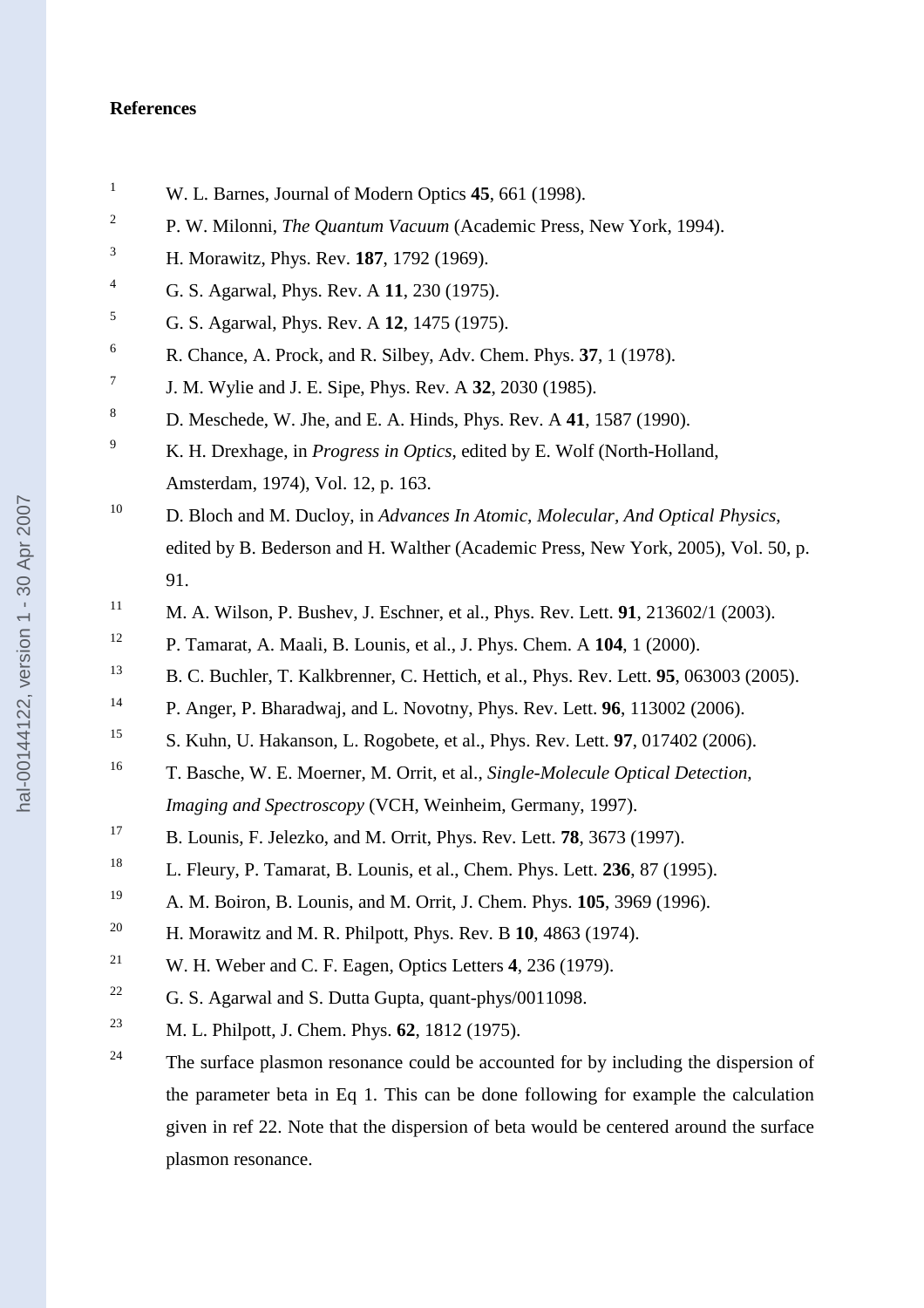

## Fig. 1:

Fluorescence excitation spectrum at  $T = 1.7$  K for three single DBATT molecules embedded in a hexadecane layer deposited on a 50 nm thick niobium substrate. The spectrum is recorded at an excitation intensity well below saturation. Two sharp lines display a nearly surfaceunaffected linewidth (~ 20 MHz). The broad Lorentzian line has a linewidth of 1.1 GHz.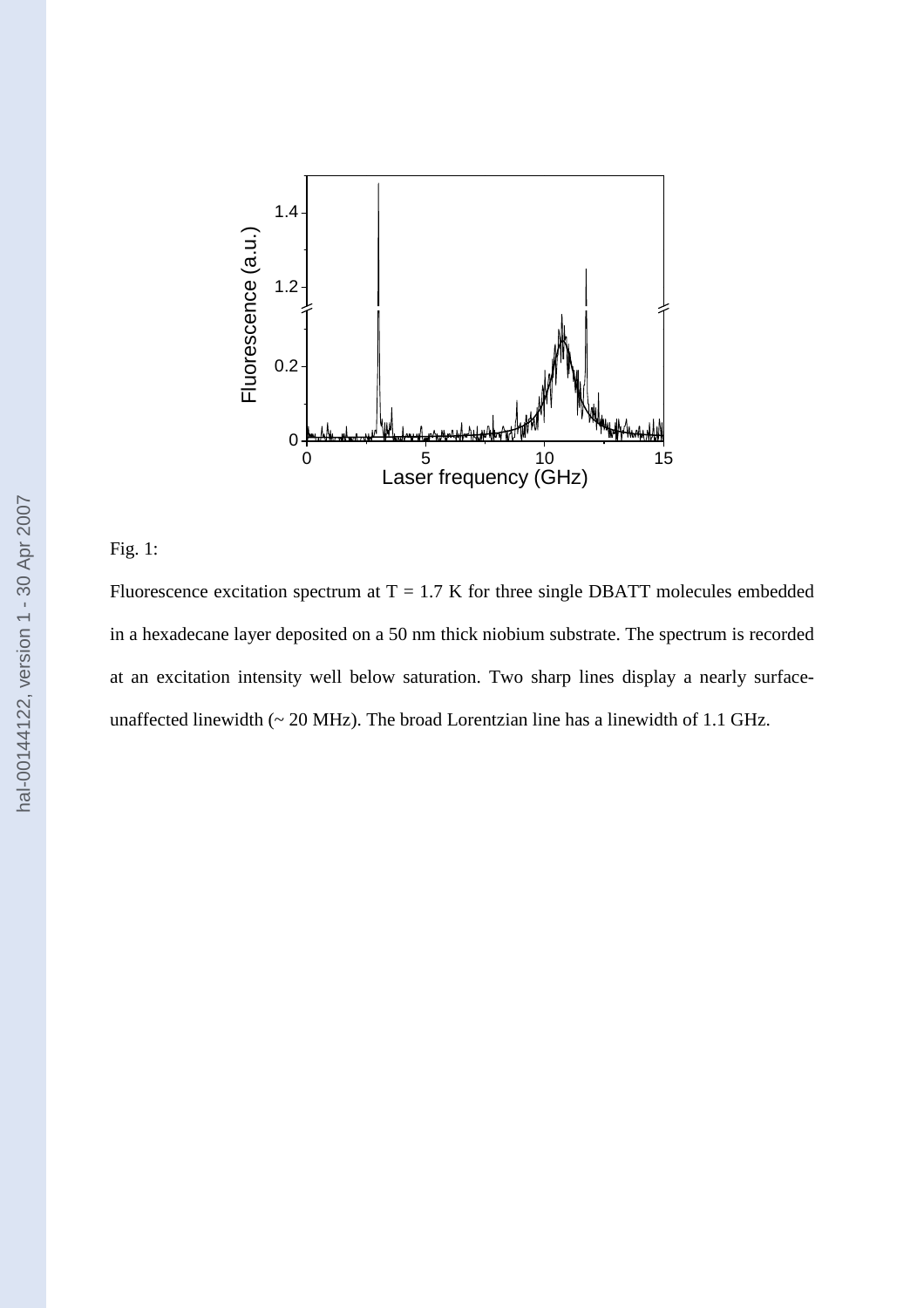

Fig. 2: LIS of a single molecule of DBATT in hexadecane near a 50 nm indium layer at 1.7 K. (a) Fluorescence excitation spectra recorded at increasing excitation intensities from bottom to top (steps of 20 W.cm<sup>-2</sup>). The top spectrum is recorded after the series at the same intensity as the bottom spectrum (6 W/cm<sup>2</sup>). (b) Line broadening with excitation intensity. A fit by a twolevel system optical saturation law gives  $\Delta v_{\text{hom}}=18$  MHz and I<sub>sat</sub> = 1.6 W.cm<sup>-2</sup>. (c) Dependence of the LIS on the excitation intensity. The LIS slope is 1.3 MHz/(W.cm<sup>-2</sup>), i. e. 0.11  $\Delta v_{\text{hom}}$  per saturation intensity. (d) LIS dependence on the laser linear polarization which is rotated in a plane parallel to the metallic layer, at a fixed excitation intensity of 120 W.cm<sup>-2</sup>. The dependence is well fitted with  $\cos^2\theta$ ,  $\theta$  being the angle between the laser field and the transition dipole projection onto the metal surface plane.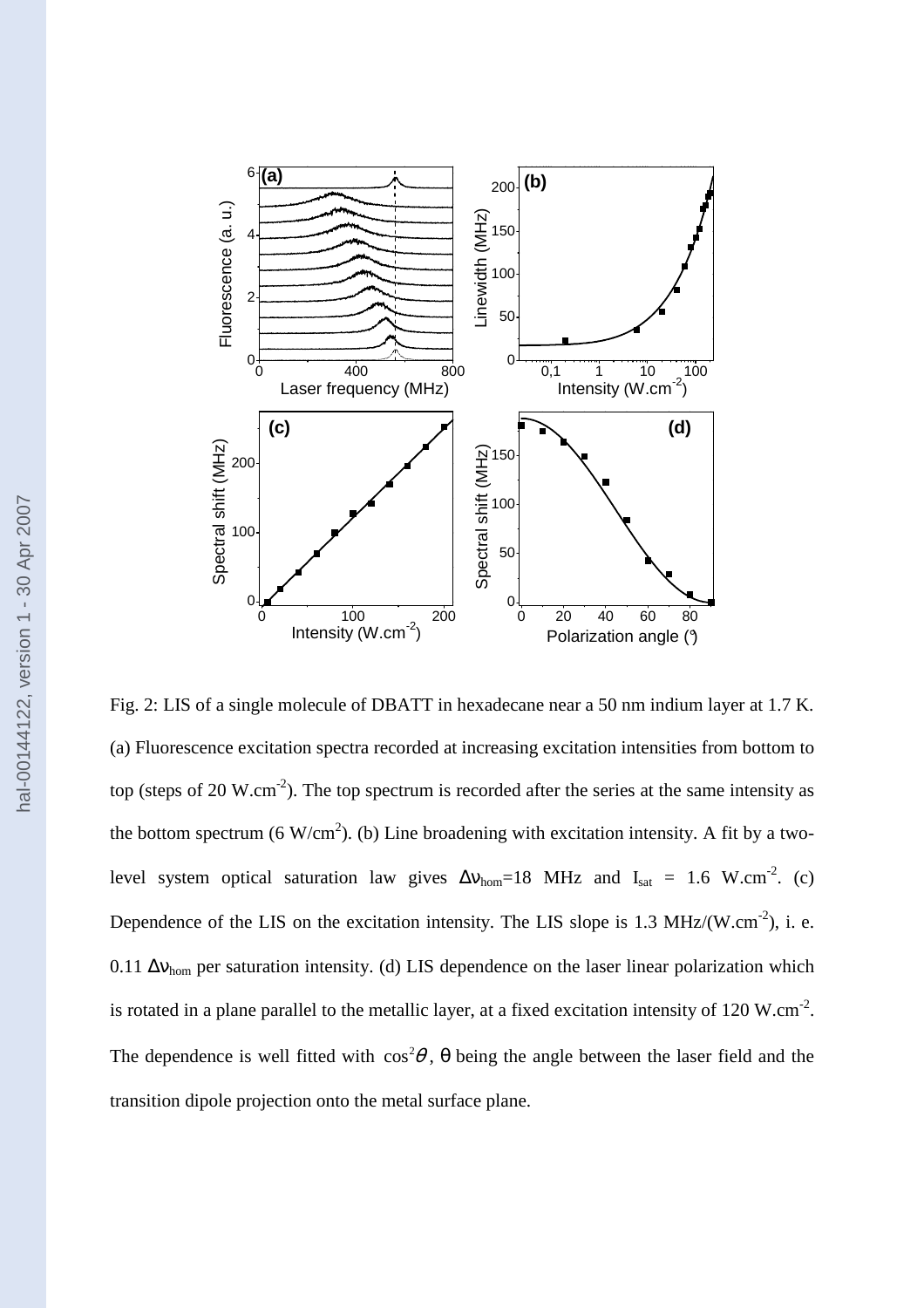

Fig. 3: Effect of transition dipole dephasing on the LIS for a single DBATT molecule in hexadecane near a 50 nm gold layer. The LIS slope is measured for different temperatures, varied between 1.8 K and 4.2 K, and plotted as a function of the temperature dependent homogeneous width. The experimental points are fitted by a function inversely proportional to homogeneous width.